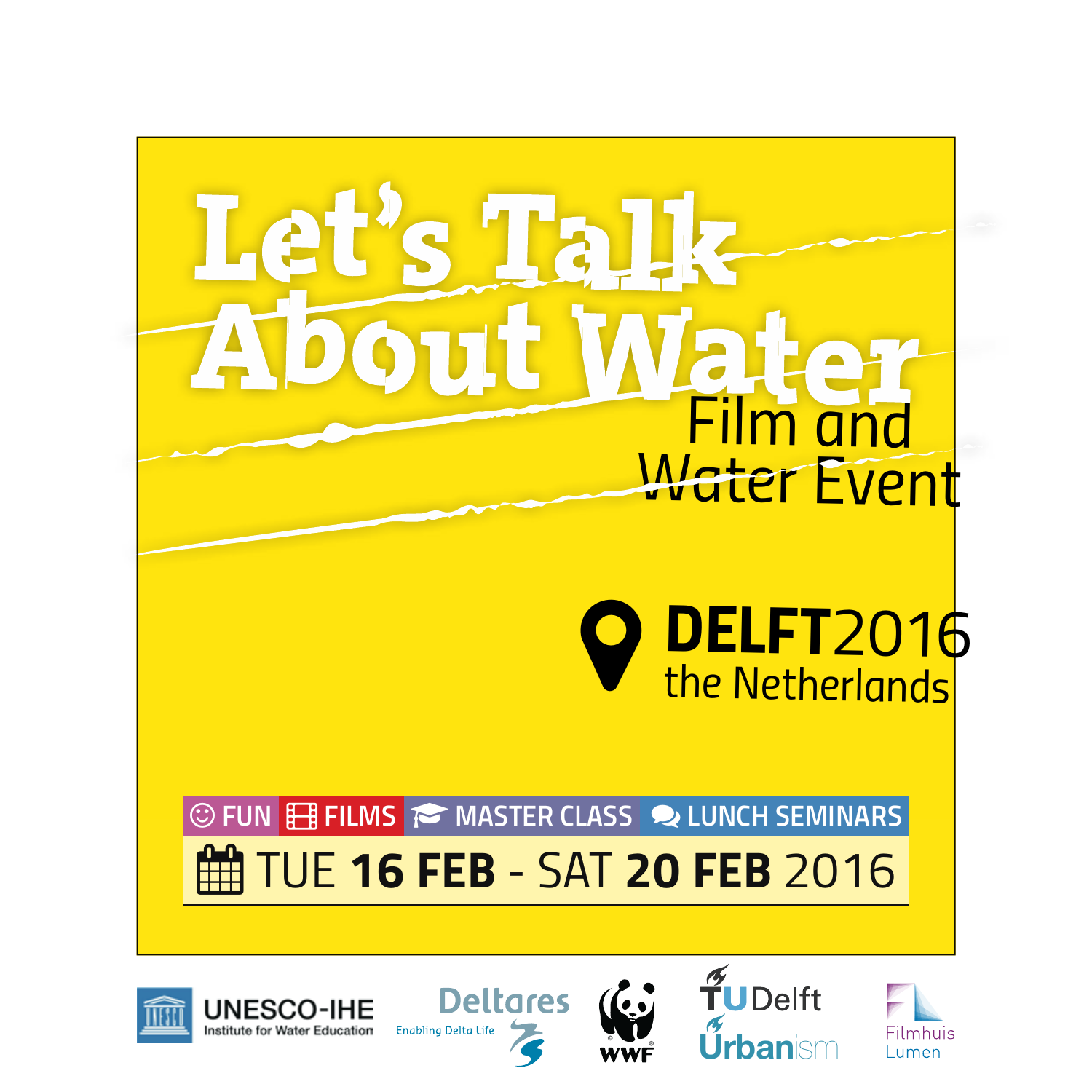# **Let's Talk About Water**

# *Design With Nature: Collision or Collaboration?*

Welcome to the fourth installment of the film and water event Let's Talk About Water, where water scientists and engineers, students and the general public meet and the power of cinema is used to inform, spark dialogue and electrify discussion. This year's theme is inspired by 'Design with Nature' (1969), the book by Scottish landscape architect Ian McHarg, who pioneered the concept of ecological planning and Geographic Information Systems (GIS).

Humanity frequently subjected the environment to radical changes and blunt interventions, usually at the expense of nature, water and landscape. To engineer and build differently, the dynamics of nature and landscape need to be known, honored and used in the design process, balanced with dynamics in other 'layers' like economy, urbanization, technology, culture etc. This is where GIS and mapping as research and design tools come into play. For the designer the challenge remains what

balance to create: to have collaboration or collision. Based on the values that we deem important we choose our solutions. Mitigate problems, increase resilience, adapt or let go.

We open our festival on Tuesday at the Student Night in Filmhuis Lumen, with a magical film set outside the levees of the Mississippi Delta. In Beasts of the Southern Wild the delta is both paradise and nightmare and water a blessing and a curse. A strongly united community has been knocked down so often, that they truly know what's important and what it takes to stay in the place they love.

On Wednesday at UNESCO-IHE, young architect Isaac Stein from New York is our guest. He will present his visionary plan to save Miami Beach, just above sea level. On Thursday, architect and writer Joep Janssen will talk about his fascination with Vietnam and the challenges that climate change poses for this country. His views on the Mekong includes history, culture and anthropology.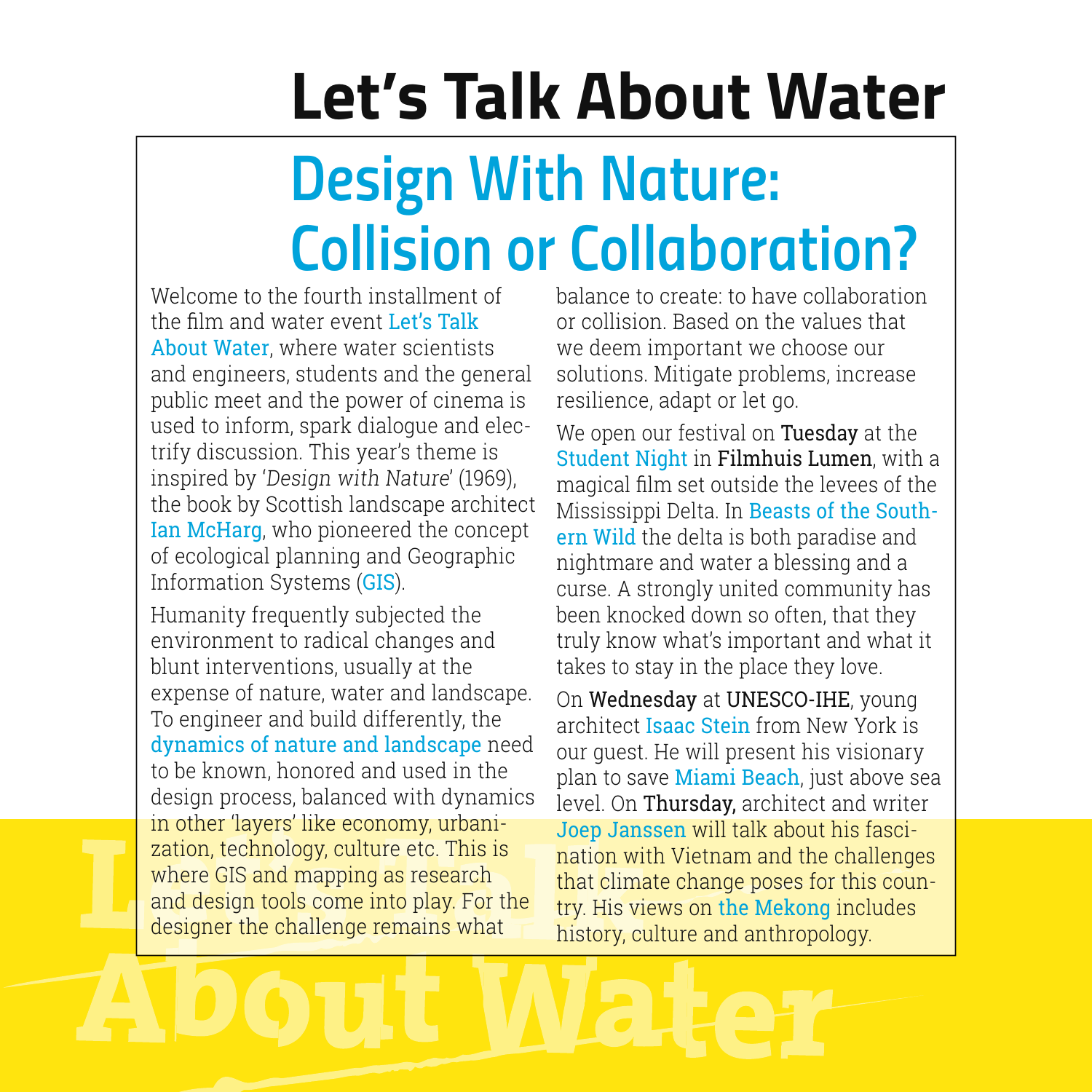Thursday night director Digna Sinke will visit the screening of her documentary Wistful Wilderness (2010). This ode to a tiny Dutch river island shows the slow transition over many years from agricultural land to new nature. Are the results what policy makers were hoping for?

The Faculty of Architecture will host a Master Class on Friday afternoon, where graduate students will present their designs for delta areas, scrutinized by mapping expert Steffen Nijhuis (Landscape Architecture TU-Delft) and Fresh Water expert Esther Blom (WWF).

Friday evening the documentary Lost Rivers (2012) will show us the waters that in the nineteenth century became conduits for disease and pollution and were buried underground, out of sight and out of our memory. Spread all over the world, they are being rediscovered and brought to the surface, back into the public consciousness.

We conclude this year's festival on Saturday with DamNation (2014), a cinematic manifesto that criticizes the 75,000 dams that rob most rivers in the US of their natural course. Beautiful images illustrate what has been lost and what could be recovered. In the US, removing dams is no longer taboo.

A film and picture researcher for 40 years, specializing in science and history, Linda Lilienfeld (director of Let's Talk About Water) believes in the power of an image to tell a story and move people. It can electrify our conversation and help us understand our world in new ways. And we need to, because with climate change and human activity affecting the world, the lives of many people are at risk – and water knits it all together. More at www.letstalkaboutwater.com

This festival is organized in collaboration with UNESCO-IHE, Deltares, TU-Delft and WWF-the Netherlands.

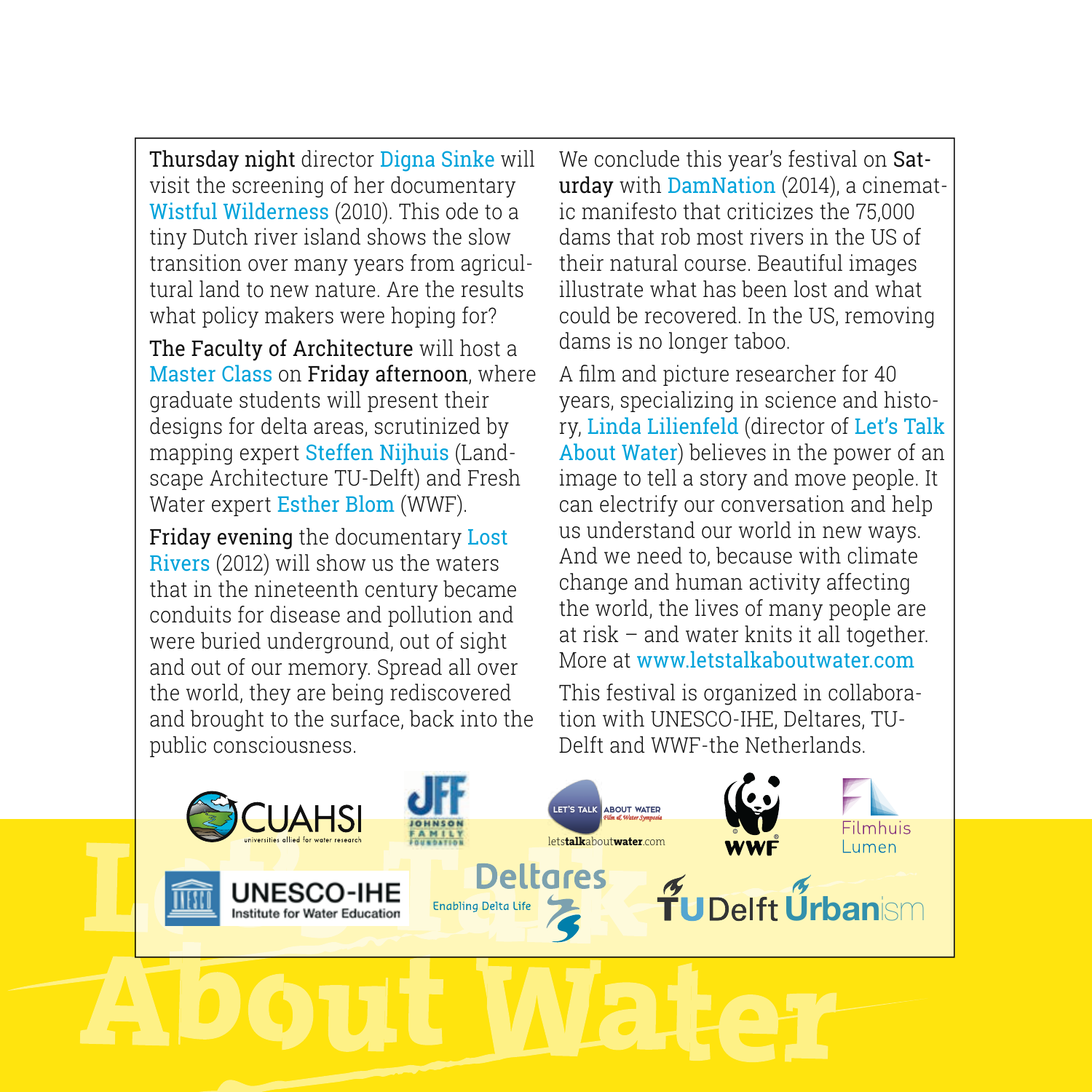### *TUESDAY 16 FEB 21h45 FILM*

**Benh Zeitlin** USA 2012, 93min

# **Beasts of the Southern Wild***–Beauty in the Bayou*



Join us for the kickoff of Let's Talk About Water at the weekly **Student Night** in Filmhuis Lumen for a film that is a dream in progress. It started as an independent underdog movie with a lot of character, shot on location, featuring non-actors from the area and a stunning six-year-old actress in the leading role (Quvenzhané Wallis). One year later this little epic had pleased audiences around the world and grabbed all the big film awards – and rightly so. In the spellbinding adventure, set just beyond the known limits of the American Bayou (outside the levees), a girl named Hushpuppy takes on rising waters. a sinking village, changing times, an army of prehistoric creatures and an unraveling universe that she bravely tries to stitch back together through the sheer force of her spirit and resilience. Inspired by real (and strongly united) Southern Louisiana communities.

*guest: architect Isaac Stein (West8)*

*Water is everywhere, a blessing and a curse, and*  **deltas are both paradise and nightmare. • If you**  *really want to stay in the place you love, adapting*  **won't seem so difficult.** 



admission €5 **students**/staff **€3**

**Filmhuis Lumen** Doelenplein 5 Delft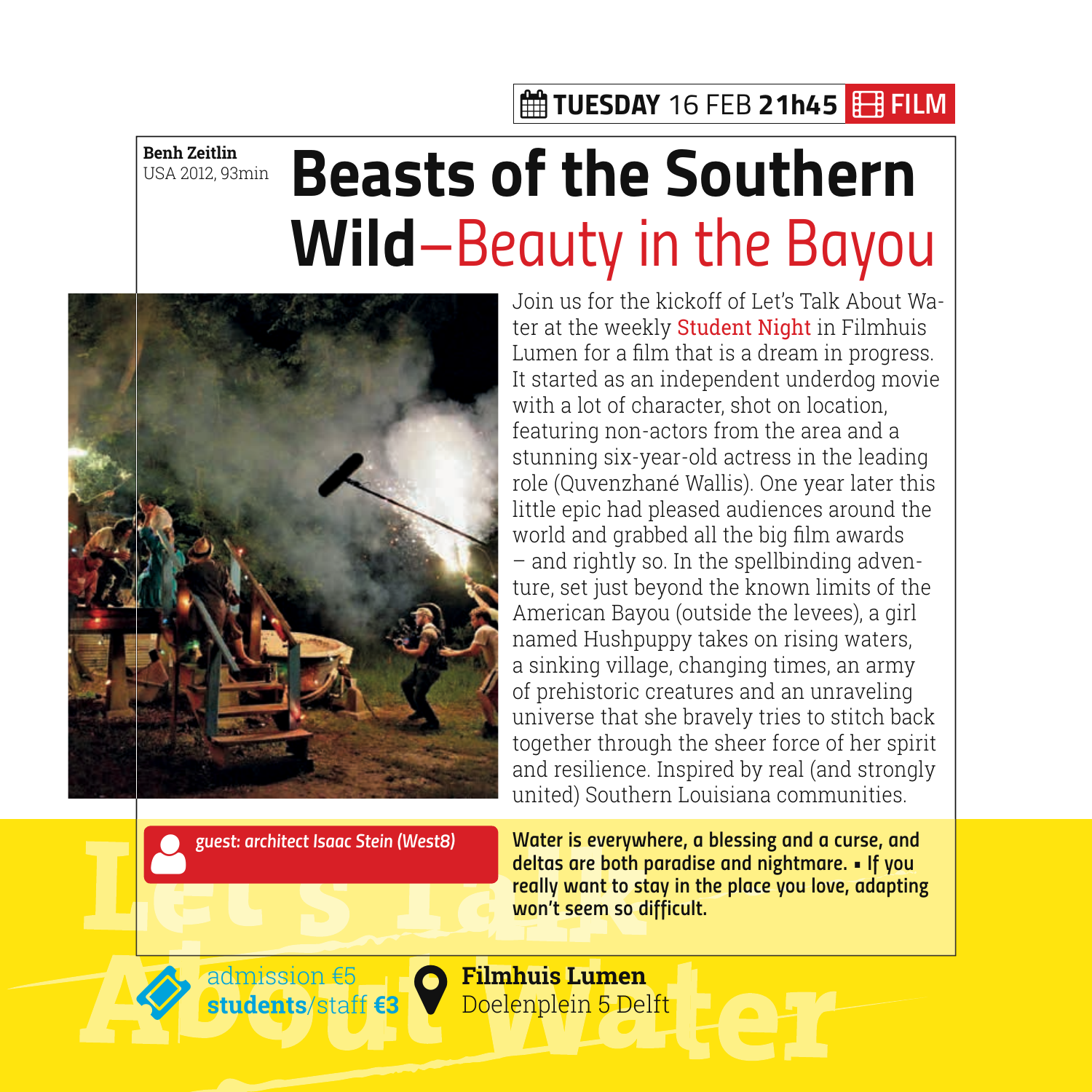### *WEDNESDAY 17 FEB 12h45-13h30 LUnCH SEMINAR*

# **Isaac Stein** (West8)

*Saving Miami Beach from drowning using trams and reintroducing swamps*

Miami Beach is the seaside dream city famous for its Art-Deco buildings. But also a city in crisis that needs massively ambitious measures to survive global warming. Young architect Isaac Stein works at the New York office of West8 and he tackled this subject in a radical way. Miami (with a population of more than 4 million) has a very high risk of coastal flooding. So finding out how to increase its resilience to sea level rise and storm surges is essential. Steins unusual approach might just be the answer. Instead of relying on yet-unrealized engineering solutions, why not adapt to the effect of rising waters and use it as a design opportunity, rather than a problem. His visionary plan could help Miami Beach to preserve the city in new ways, among other things by bringing back trams and reintroducing the swamps it was built on. Isaac will explain…

**This Miami of the future could show other cities**  *the way. But are drastic interventions like these*  **also achievable in less wealthy countries? And if not, what feasible alternatives do they have?** *extra guest: Victor Beumer, Urban Wa-*

**Students/staff only**<br>
TU/Deltares/UNESCO-IHE



*architect Isaac Stein, urban-design and*  **landscape architecture firm West8**

*ter and Soil Management, Deltares*

#### **UNESCO-IHE Auditorium** Westvest 7 Delft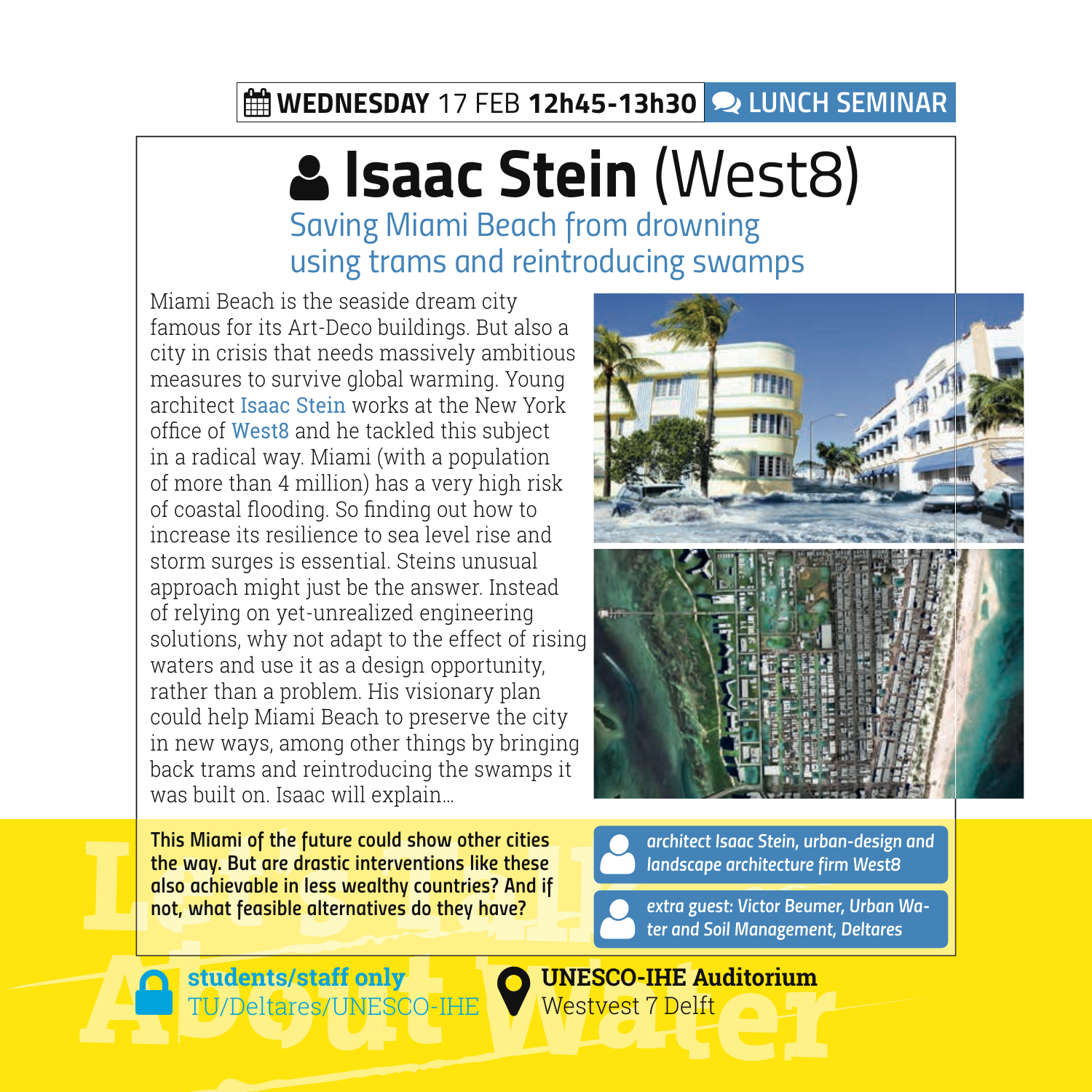### *THURSDAY 18 FEB 12h45-13h30 LUnCH SEMINAR*

## **Joep Janssen** *Science and everyday practice: coping with rising water levels in the Mekong Delta*

Fascinated by Vietnam, architect and publicist Joep Janssen quit his job in 2009 to travel to the country most threatened by climate change in the world, because of its two huge deltas and lengthy coastline. His book 'Living with the Mekong' deals with climate change and urban development in Ho Chi Minh City and the Mekong Delta. One thing he noticed is that scientists, engineers and policy makers meet and develop new ideas, but never with the farmers and citizens who use their own knowledge in coping with the whims of water in everyday life. How are they – and can they – adapt to urbanization and slowly rising water levels? Joep Janssen will illustrate the theme of water (in the Mekong delta) not with the eyes of a Western engineer, but from a cultural, historical and anthropological perspective, and from his own experience.



**Would scientists and engineers benefit from incor***porating local history and culture in their working*  **methods? • What can we learn from Vietnam and**  *could 'Dutch water solutions' solve non-Dutch problems?*

*architect/publicist Joep Janssen (1977),*  **author of 'Living with the Mekong'** 

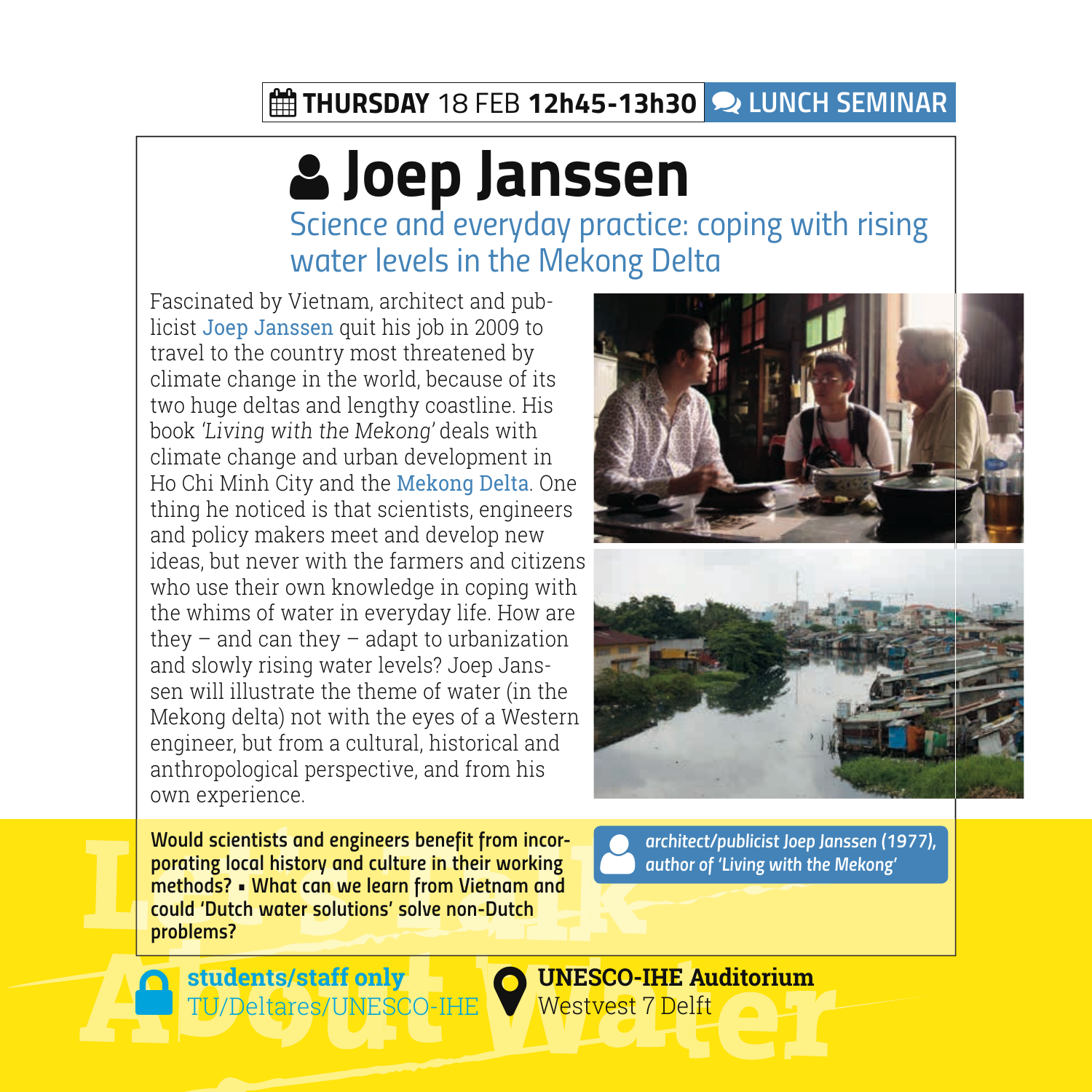### *THURSDAY 18 FEB 19h15 FILM*

## **Wistful Wilderness** NL 2010, 88min Weemoed & Wildernis NL 2010, 88min

Director Digna Sinke will attend this screening of her documentary Wistful Wilderness. In 1993 the decision was made to transform grazing land on the tiny river island of Tiengemeten, in the Dutch Rhine/Meuse delta, into to nature. Sinke captured this slow proces on film during fourteen long years. Agriculture made way for nature development, albeit designed on the drawing board. Farmers, planners and ecologists collided with each other and with the excessive Dutch passion for regulation. Technical details seemed to get lives of their own. In time Sinke started to get personally engaged – she was raised on a similar island herself – and her account of creating new nature turned into an impressive meditation on change and mortality, without getting sentimental. In celebrating the new, is there also room to mourn what gets lost? A poetic film about filmmaking, landscape and life.

 **Dutch film director and producer**  *Digna Sinke (1949)*

**Farmers, officials, scientists and nature developers sometimes seem to live in different worlds. Are they able or willing to understand each other? •**  *And do design decisions in the end actually bring*  **the results policy makers aimed for?**



**Explore Strategier & Strategier & Strategier & Strategier & Spelft students**/staff **€3**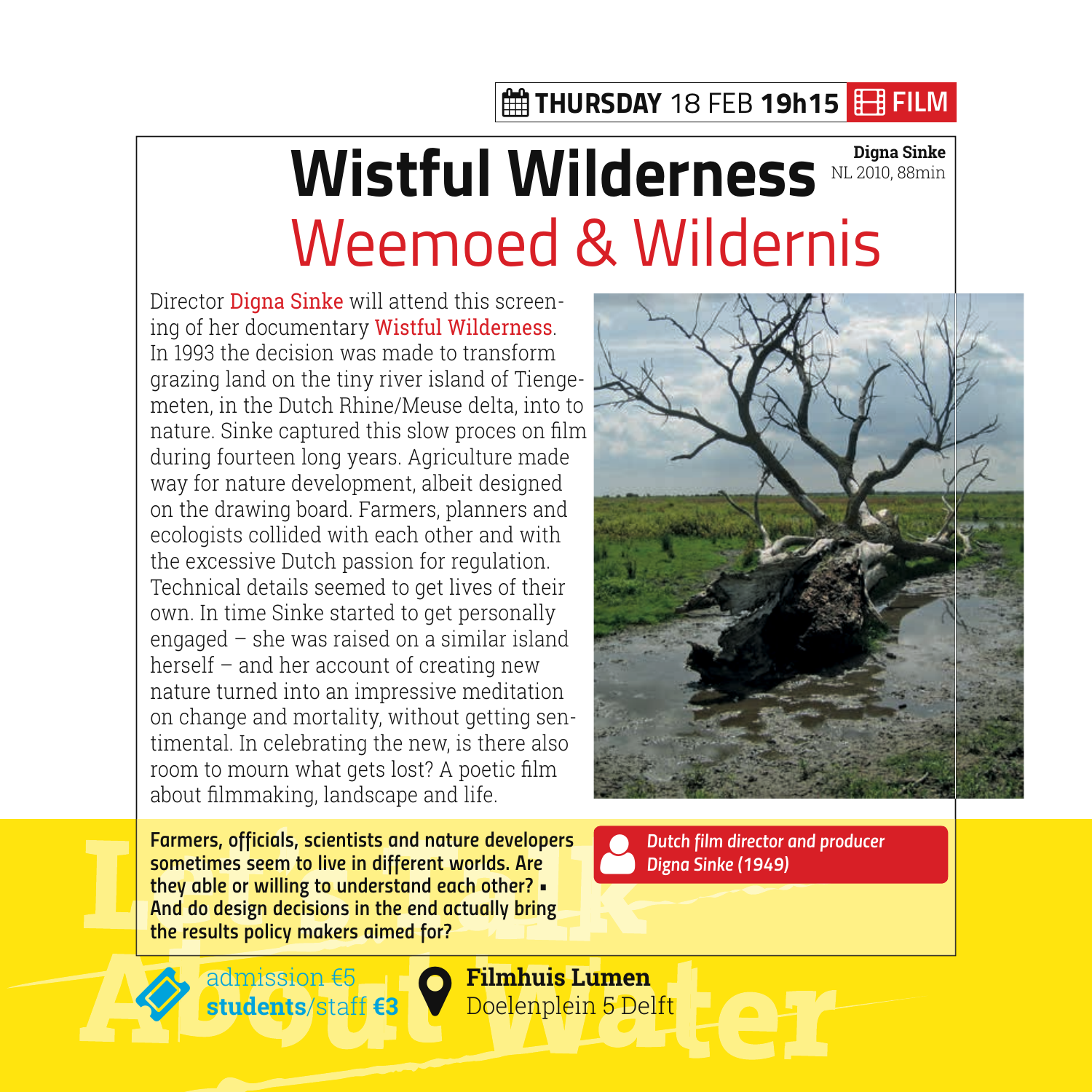### *FRIDAY 19 FEB 12h30-17h00\* master class*

# **Deltascapes**

*How the design process can use and honor natural dynamics in delta landscapes*

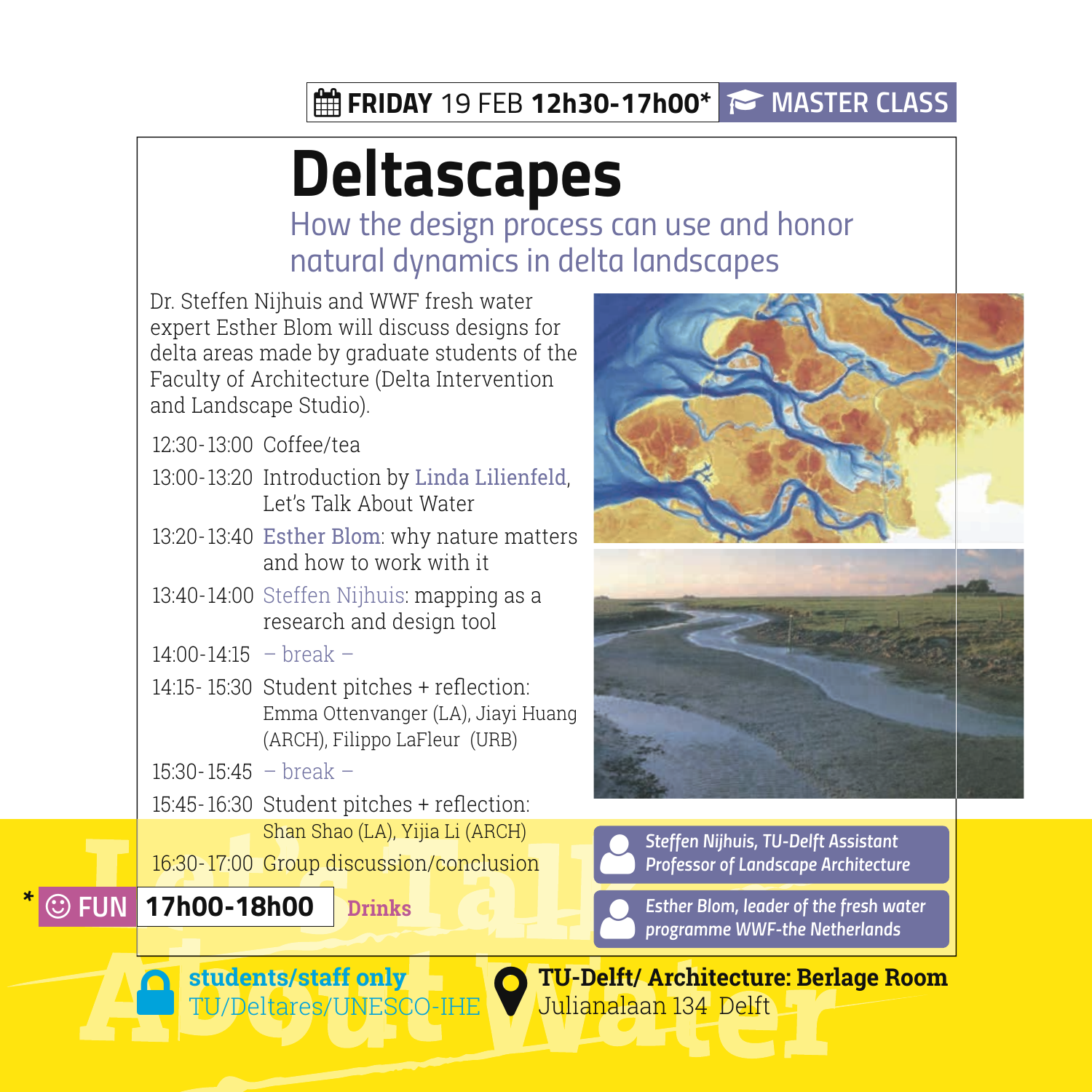### *FRIDAY 19 FEB 19h15 FILM*

# **Lost Rivers**

**Caroline Bâcle** CA 2012, 72min

*'Daylighting' forgotten waters, deprecated long ago, brings new life to the city.*

Almost every dwelling has been built where water flows. Rivers were at the heart of life in every town, for drinking, fishing, washing, manufacturing, trade, energy and disposal. During the industrial revolution and the rapid growth of cities around the world, rivers became the stinking conduits of pollution and disease. Natural water systems were covered, paved over and unhealthily merged with the sewers, and consequently got lost in our memory. Though in some towns they make great tourist attractions, this inspiring documentary mainly traces 'daylighting' projects around the world. People fight to bring their rivers back to the surface, thus bringing back nature to their community, for aesthetic appeal, for health and in some cases for flood resilience. At the same time these new rivers are a link to the city's history and a reminder to city dwellers that nature still exists.



*Clean air and water are necessities, but in bringing back nature, being surrounded by beauty seems*  **equally important for our lives.**

 **Esther Blom, fresh water programme**  *WWF-the Netherlands*

 **Ken Irvine, Professor of Aquatic Ecosys***tems, UNESCO-IHE*



 **Filmhuis Lumen** Doelenplein 5 Delft **students**/staff **€3** admission €5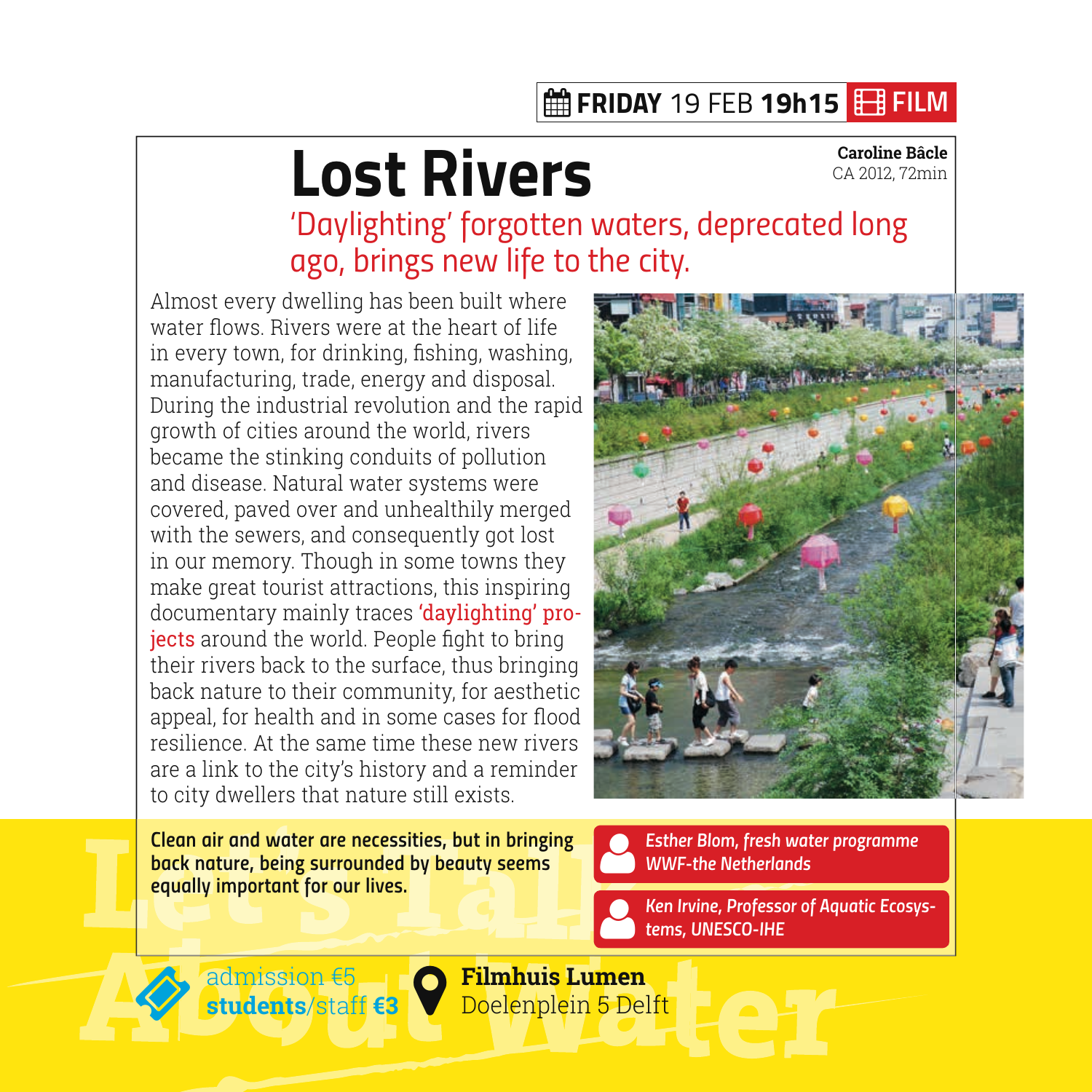### *SATURDAY 20 FEB 14h30 FILM*

#### **DamNation** *How we lost our rivers*  **Ben Knight, Travis Rummel** USA 2014, 87min

This documentary is definitely a manifesto. It targets the abundance of 75,000 dams that rob most rivers in the US of their natural course. We closely follow the daring adventures of activists, marvel at the natural beauty of unencumbered rivers captured with visual splendor, and condemn the hulking man-made obstacles that dams represent to nature's free will. Until recently we highly valued them as a multipurpose fix for hydropower, irrigation, drinking water and flood protection. We admired engineering wonders and the conquest of the natural world. Now we know the unintended consequences to the ecosystem and aquatic life, the lack of a free streaming zone, sedimentation and nutrients, or harm to local and native cultures and economies. DamNation wants to promote new values: embrace nature – we are all part of it – and get rid of those damn dams!

**In the US the decommissioning of dams is no longer taboo. Should we foster activism and education? • Many countries are in dire need of (new) dams. Is there a way out? • And what about the Nether***lands? Should the Dutch rethink their barriers?*



**Kees Sloff, Deltares expert on fluvial ri***-***ver engineering and fluvial morphology**



 **Filmhuis Lumen** Doelenplein 5 Delft **students**/staff **€3** admission €5 — I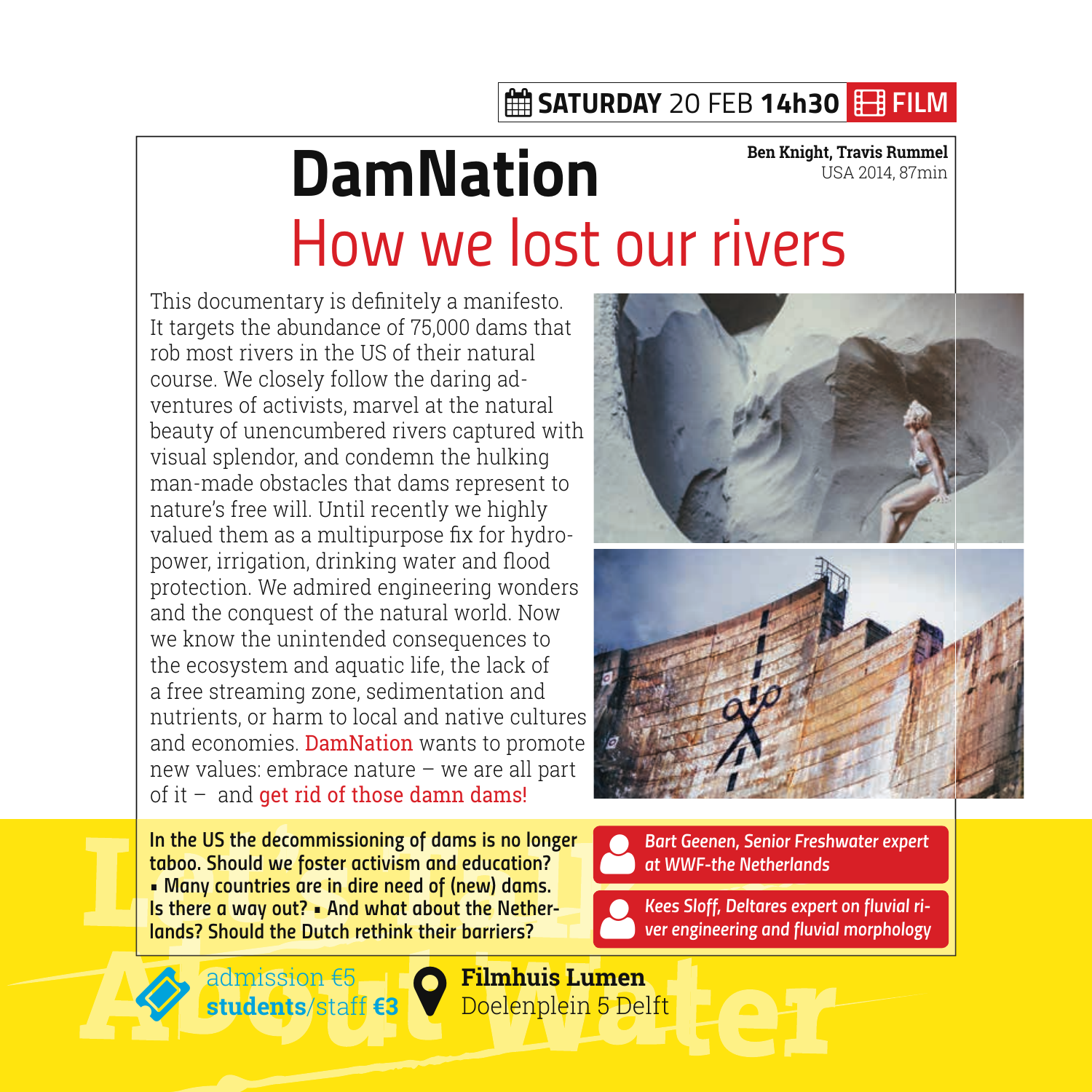# *Our guests this year*

**Steffen Nijhuis • TU Delft** Assistant Professor of Landscape Architecture at the Faculty of Architecture.

**Esther Blom • WWF-the Netherlands** Fresh Water Expert

**Digna Sinke** – Dutch film director, producer and screenwriter

**Joep Janssen** – Architect and author of 'Living with the Mekong' about climate change and urban development in Ho Chi Minh City and the Mekong Delta.

# *Thanks*

This fourth installment of **Let's Talk About Water** is organized by Linda Lilienfeld and Jérôme van Dam in cooperation with **UNESCO-IHE**, **TU-Delft**, **Deltares** and **WWF-the Netherlands**. For their help, patience and great commitment we thank Ewoud Kok and Ruth Webber (UNESCO-IHE), Roeli Suiker and Bert Jagers (Deltares), Prof. Han Meyer, Ass. Prof. Steffen Nijhuis and Prof. Nick van de Giesen (TU-Delft) and Esther Blom (WWF-the Netherlands).

**Isaac Stein • West 8** Designer at the New York office of West 8 urban design + landscape architecture.

**Bart Geenen • WWF-the Netherlands** Fresh Water Expert

**Kees Sloff • Deltares** Expert on fluvial river engineering and fluvial morphology

**Victor Beumer • Deltares** Urban Water and Soil Management

**Ken Irvine**, Professor of Aquatic Ecosystems, UNESCO-IHE

Special thanks to Henk Ovink, Special Envoy for International Water Affairs of the Kingdom of the Netherlands, for his inspirational role. For their kind support: Rick Hooper, Executive Director of **CUASHI**, and Stichting **Cinema Loves Science**: Anneke van den Berg, Frank Bazelmans and Peggy Parsons. And to the volunteers of **Filmhuis Lumen** and the supporting staff at TU-Delft and UNES-CO-IHE for their assistance and hospitality, and Deborah Sherwood for editing.